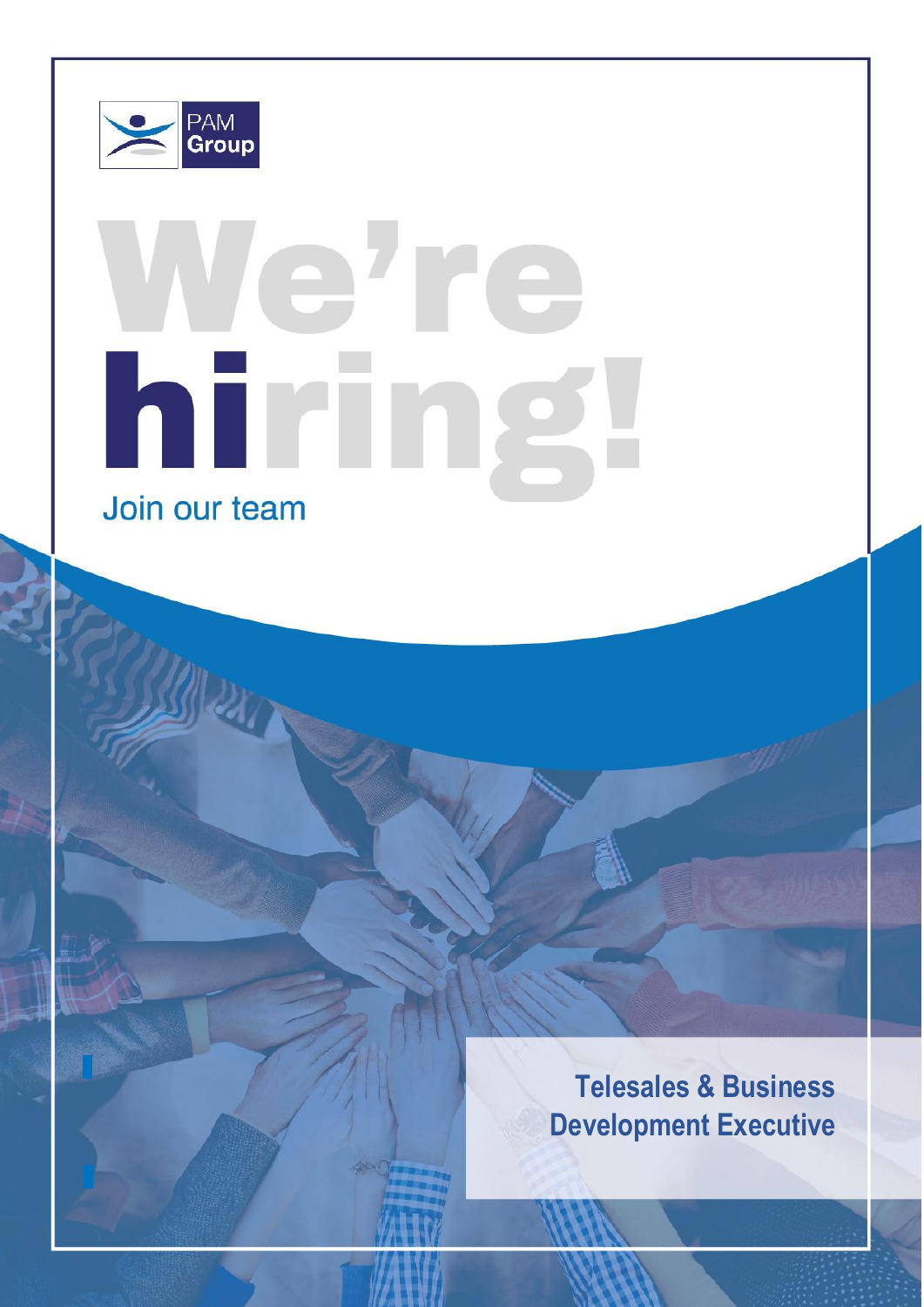

Role: Telesales & Business Development Executives

Reporting to: Sales Director

Location: Homebased plus occasional travel for Telesales Executive and homebased plus travel to clients sites for Business Development Executive

Remuneration: £32,500 - £37,500 per annum plus car allowance for Business Development Executive. DOE. OTE additional £20,000+ commission PA, payable monthly

# **Role:**

ToHealth offer Corporate Health (including Health Screenings) and Neurodiversity services (including diagnostics and workplace needs assessments). We deliver such services directly to clients and via resellers such as Insurance brokers, HR partners, Recruitment Companies and more. These can be SME through to large corporates in both the public and private sectors. We are looking for three self-driven individuals who are competent in bringing in new business and managing the sales lifecycle.

ToHealth is a disability confident leader and employer.

- ❖ Conducting market research to identify selling possibilities and evaluate customer needs.
- ❖ Making contact with known brokers and resellers with a view of them recommending our services for their clients.
- ❖ Providing presentations of our services to resellers and/or client directly.
- ❖ Actively seeking out new sales opportunities through cold calling, networking and social media.
- ❖ Negotiating payment and pricing, developing sales strategies and following up on business leads and referral.
- ❖ Setting up meetings with potential clients and listening to their wishes and concerns, and prepare and deliver appropriate presentations on services.
- ❖ Track daily sales using company-provided software, and prepare and present sales reports at weekly meetings.
- ❖ Create frequent reviews and reports with sales and financial data
- ❖ Review industry-specific pricing and commission structures to ensure that our prices and commissions remain competitive. Come up with pricing modifications as needed and present them for review during management meetings.
- ❖ Identify new markets and business opportunities
- ❖ Review your own sales performance
- ❖ Cooperate with the sales team to develop and execute a business plan designed to increase revenue and attract new prospects.

# **About You:**

- ❖ Self-motivated and driven by targets
- ❖ Strong communication skills including both verbal and written
- ❖ The ability to influence and negotiate with others
- ❖ Commercial awareness
- ❖ Proven experience in a similar role within the healthcare industry is desirable

## **Employee Benefits:**

- ❖ We pay your auto-enrolment pension contribution of 8%, you can also make enhanced contributions which are matched up to 5%
- ❖ You will have a life insurance scheme valued at 4 x your annual salary
- ❖ 33 days annual leave including bank holidays

If you're looking for your next career move and are wanting to work with a rewarding company, please get in touch with our Recruitment department for a confidential chat about joining the PAM Team. [Recruitment@pamgroup.co.uk](mailto:Recruitment@pamgroup.co.uk)